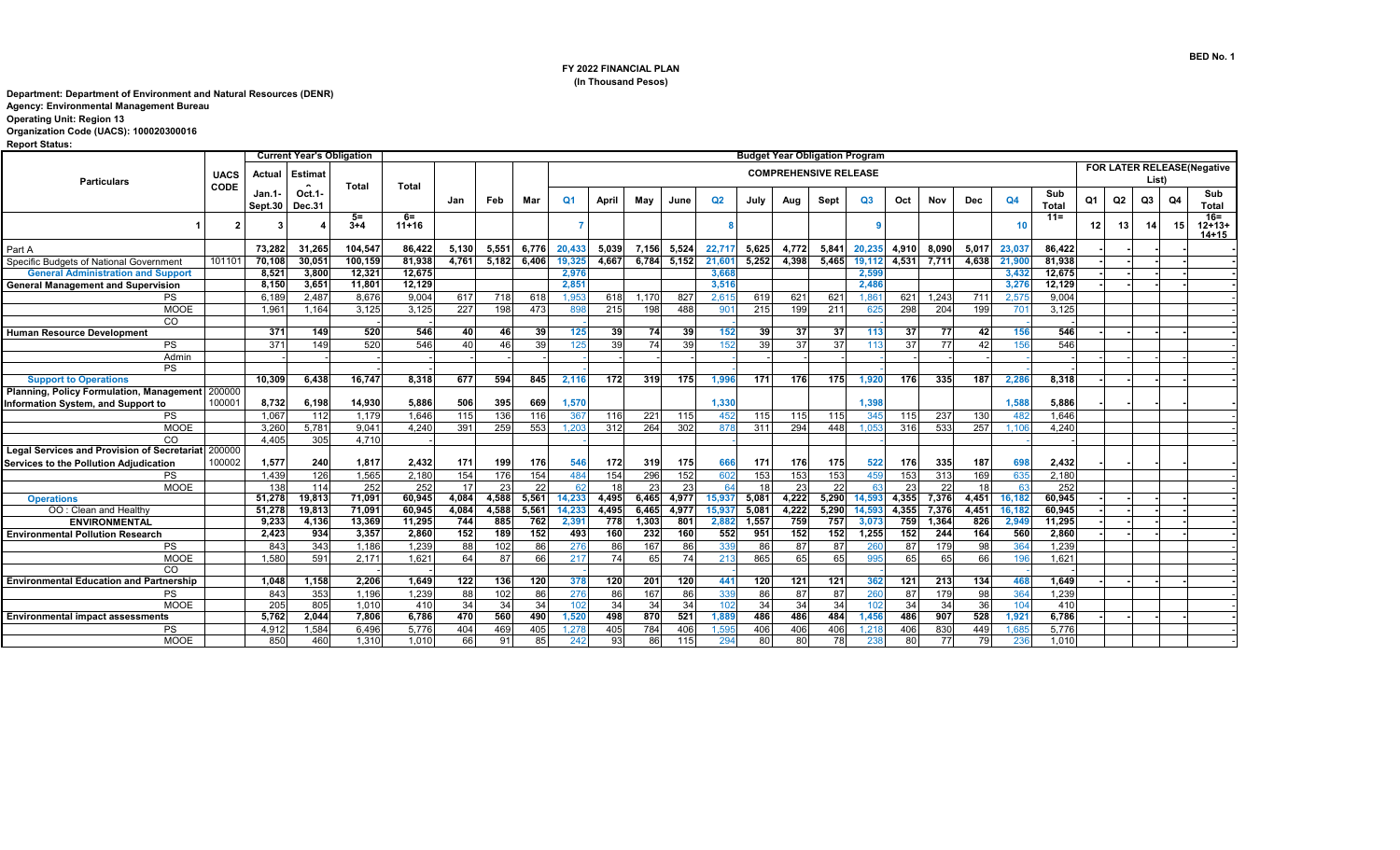|                                                |             |                   | <b>Current Year's Obligation</b> |                | <b>Budget Year Obligation Program</b> |                |                |           |                                                                     |                |           |                 |                 |                 |           |           |                  |                 |           |           |                 |                     |    |                |    |    |              |
|------------------------------------------------|-------------|-------------------|----------------------------------|----------------|---------------------------------------|----------------|----------------|-----------|---------------------------------------------------------------------|----------------|-----------|-----------------|-----------------|-----------------|-----------|-----------|------------------|-----------------|-----------|-----------|-----------------|---------------------|----|----------------|----|----|--------------|
| <b>Particulars</b>                             | <b>UACS</b> | Actual            | <b>Estimat</b>                   |                |                                       |                |                |           | FOR LATER RELEASE(Negative<br><b>COMPREHENSIVE RELEASE</b><br>List) |                |           |                 |                 |                 |           |           |                  |                 |           |           |                 |                     |    |                |    |    |              |
|                                                | <b>CODE</b> | Jan.1-<br>Sept.30 | Oct.1-<br>Dec.31                 | Total          | <b>Total</b>                          | Jan            | Feb            | Mar       | Q <sub>1</sub>                                                      | April          | May       | June            | Q2              | July            | Aug       | Sept      | Q3               | Oct             | Nov       | Dec       | Q4              | Sub<br><b>Total</b> | Q1 | Q <sub>2</sub> | Q3 | Q4 | Sub<br>Total |
| <b>ENVIRONMENTAL</b>                           |             | 42,045            | 15,677                           | 57,722         | 49,650                                | 3,340          | 3,703          | 4,799     | 11,842                                                              | 3,717          | 5,162     | 4,176           | 13,055          | 3,524           | 3,463     | 4,533     | 11,520           | 3,596           | 6,012     | 3,625     | 13,233          | 49,650              |    |                |    |    |              |
| Implementation of clean air regulations        |             | 13,009            | 5,424                            | 18,433         | 15,559                                | 1,077          | 1,220          | 1,356     | 3,653                                                               | 1,082          | 1,887     | 1,153           | 4,122           | 1,082           | 1,082     | 1,252     | 3,416            | 1,084           | 2,070     | 1,214     | 4,368           | 15,559              |    |                |    |    |              |
| PS                                             |             | 7,932             | 4,097                            | 12,029         | 12,447                                | 877            | 997            | 877       | 2,75                                                                | 877            | 1,687     | 879             | 3,443           | 880             | 880       | 880       | 2,640            | 881             | 1,771     | 961       | 3,61            | 12,447              |    |                |    |    |              |
| <b>MOOE</b>                                    |             | 5,077             | 1,327                            | 6,404          | 3,112                                 | 200            | 223            | 479       | 902                                                                 | 205            | 200       | 274             | 679             | 202             | 202       | 372       | 776              | 203             | 299       | 253       | 755             | 3,112               |    |                |    |    |              |
| CO                                             |             |                   |                                  |                |                                       |                |                |           |                                                                     |                |           |                 |                 |                 |           |           |                  |                 |           |           |                 |                     |    |                |    |    |              |
| Implementation of clean water regulations      |             | 9,363             | 4,420                            | 13,783         | 13,123                                | 760            | 927            | 1,630     | 3,317                                                               | 759            | 1,317     | 1,328           | 3,404           | 868             | 809       | 1,189     | 2,86             | 971             | 1,675     | 890       | 3,536           | 13,123              |    |                |    |    |              |
| PS                                             |             | 4,995             | 2,194                            | 7,189          | 6,759                                 | 473            | 547            | 474       | 1,494                                                               | 475            | 920       | 475             | 1.87            | 475             | 475       | 475       | 1,42             | 475             | 970       | 525       | 1,97            | 6,759               |    |                |    |    |              |
| MOOE                                           |             | 4,368             | 2,226                            | 6,594          | 6,364                                 | 287            | 380            | 1156      | 1,82                                                                | 284            | 397       | 853             | 1,534           | 393             | 334       | 714       | 1,441            | 496             | 705       | 365       | 1,566           | 6,364               |    |                |    |    |              |
|                                                |             | 15,401            | 4,182                            | 19,583         | 14,674                                | 1,046          | 1,045          | 1,354     | 3,445                                                               | 1,416          | 1,163     | 1,235           | 3,814           | 1,115           | 1,112     | 1,635     | 3,862            | 1,083           | 1,439     | 1,031     | 3,553           | 14,674              |    |                |    |    |              |
| Implementation of ecological solid waste<br>PS |             | 1,464             | 590                              | 2,054          | 2,145                                 | 151            | 173            | 151       | 475                                                                 | 151            | 291       | 150             | 592             | 151             | 151       | 151       | 45%              | 151             | 308       | 166       | 62              | 2.145               |    |                |    |    |              |
| <b>MOOE</b>                                    |             | 8,938             | 3,591                            | 12,529         | 12,529                                | 895            | 872            | 1,203     | 2,970                                                               | 1,265          | 872       | 1,085           | 3,222           | 964             | 961       | 1,484     | 3,40             | 932             | 1131      | 865       | 2,928           | 12,529              |    |                |    |    |              |
| CO                                             |             | 4.999             |                                  | 5,000          |                                       |                |                |           |                                                                     |                |           |                 |                 |                 |           |           |                  |                 |           |           |                 |                     |    |                |    |    |              |
| Implementation of toxic substances and         | 310200      |                   |                                  |                |                                       |                |                |           |                                                                     |                |           |                 |                 |                 |           |           |                  |                 |           |           |                 |                     |    |                |    |    |              |
| hazardous waste management regulations         | 100004      | 4,272             | 1,651                            | 5,923          | 6,294                                 | 457            | 511            | 459       | 1,427                                                               | 460            | 795       | 460             | 1,715           | 459             | 460       | 457       | 1,376            | 458             | 828       | 490       | 1,776           | 6,294               |    |                |    |    |              |
| PS                                             |             | 3,446             | 1,262                            | 4,708          | 5,079                                 | 356            | 409            | 358       | 1,12                                                                | 358            | 694       | 358             | 1,41            | 358             | 358       | 356       | 1,07             | 356             | 727       | 391       | 1,47            | 5,079               |    |                |    |    |              |
| <b>MOOE</b>                                    |             | 826               | 389                              | 1,215          | 1,215                                 | 101            | 102            | 101       | 304                                                                 | 102            | 101       | 102             | 305             | 101             | 102       | 101       | 304              | 102             | 101       | 99        | 302             | 1,215               |    |                |    |    |              |
| <b>Retirement and Life Insurance Premium:</b>  | 104102      | 3,174             | 1,214                            | 4,388          | 4,484                                 | 369            | 369            | 370       | 1,108                                                               | 372            | 372       | 372             | 1,116           | 373             | 374       | 376       | 1,123            | 379             | 379       | 379       | 1,137           | 4,484               |    |                |    |    |              |
| General Administration and Suppor              |             | 608               | 223                              | 831            | 846                                   | 70             | 70             | 70        | 210                                                                 | 70             | 70        | 70              | 210             | 70              | 70        | 70        | 210              | 72              | 72        | 72        | 216             | 846                 |    |                |    |    |              |
| General                                        |             | 571               | 212                              | 783            | 795                                   | 66             | 66             | 66        | 198                                                                 | 66             | 66        | 66              | 198             | 66              | 66        | 66        | 198              | 67              | 67        | 67        | 201             | 795                 |    |                |    |    |              |
| <b>PS</b>                                      |             | 571               | 212                              | 783            | 795                                   | 66             | 66             | 66        | 198                                                                 | 66             | 66        | 66              | 198             | 66              | 66        | 66        | 19i              | 67              | 67        | 67        | 20 <sup>1</sup> | 795                 |    |                |    |    |              |
| Human                                          |             | 37                | 11                               | 48             | 51                                    |                | $\overline{4}$ |           | 12                                                                  |                |           | 4               | 12              |                 |           |           |                  | 5               | 5         |           |                 | 51                  |    |                |    |    |              |
| PS                                             |             | $\overline{37}$   | 11                               | 48             | 51                                    | $\overline{4}$ | $\Delta$       |           | 12                                                                  | $\overline{4}$ | Δ         | $\Delta$        | 12              |                 |           |           | 12               | 5               | 5         | 5         |                 | 51                  |    |                |    |    |              |
| Support to Operations                          | 200000      | 261               |                                  | 262            | 362                                   | 29             | 29             | 30        | 88                                                                  | 30             | 30        | 30              | 90              | 30              | 30        | 31        | 91               | 31              | 31        | 31        | 93              | 362                 |    |                |    |    |              |
| Planning                                       | 100001      | 110               |                                  | 111            | 154                                   | 12             | $12 \mid$      | 13        | 37                                                                  | 13             | 13        | 13              | 39              | 13              | 13        | 13        | 39               | 13              | 13        | 13        | 39              | 154                 |    |                |    |    |              |
| PS                                             |             | 110               |                                  | 111            | 154                                   | 12             | 12             | 13        | 37                                                                  | 13             | 13        | 13              | 39              | 13              | 13        | 13        |                  | 13              | 13        | 13        |                 | 154                 |    |                |    |    |              |
| Legal                                          | 200000      |                   |                                  |                |                                       |                |                |           |                                                                     |                |           |                 |                 |                 |           |           |                  |                 |           |           |                 |                     |    |                |    |    |              |
| Services                                       | 100002      | 151               |                                  | 151            | 208                                   | 17             | $17 \,$        | 17        | -51                                                                 | 17             | 17        | 17              | 51              | 17              | 17        | 18        | 52               | 18              | 18        | 18        | 54              | 208                 |    |                |    |    |              |
| <b>PS</b>                                      |             | 151               |                                  | 151            | 208                                   | 17             | 17             | 17        | $-51$                                                               | 17             | 17        | 17              | 51              | 17              | 17        | 18        | 52               | 18              | 18        | 18        | -54             | 208                 |    |                |    |    |              |
| Operations                                     |             | 2,305             | 990                              | 3,295          | 3,276                                 | 270            | 270            | 270       | 810                                                                 | 272            | 272       | 272             | 816             | 273             | 274       | 275       | 822              | 276             | 276       | 276       | 828             | 3,276               |    |                |    |    |              |
| OO: Clean and Healthy                          |             | 2,305             | 990                              | 3,295          | 3,276                                 | 270            | 270            | 270       | 810                                                                 | 272            | 272       | 272             | 816             | 273             | 274       | 275       | 822              | 276             | 276       | 276       | 828             | 3,276               |    |                |    |    |              |
| <b>ENVIRONMENTAL</b>                           |             | 576               | 265                              | 841            | 780                                   | 63             | 63             | 63        | 189                                                                 | 65             | 65        | 65              | 195             | 66              | 66        | 66        | 198              | 66              | 66        | 66        | 198             | 780                 |    |                |    |    |              |
|                                                |             | 84                | 28                               | 112            | 117                                   | 9              | 9              | 9         | 27                                                                  | 10             | 10        | 10 <sup>1</sup> | 30              | $\overline{10}$ | 10        | 10        | 30               | 10              | 10        | 10        | -30             | 117                 |    |                |    |    |              |
| <b>PS</b>                                      |             | 84                | $\overline{28}$                  | 112            | 117                                   | 9              | q              |           | 27                                                                  | 10             | 10        | 10              | 30              | 10              | 10        | 10        |                  | 10              | 10        | 10        | 3 <sup>c</sup>  | 117                 |    |                |    |    |              |
|                                                |             | 84                | 28                               | 112            | 117                                   | 9              | 9              | 9         | 27                                                                  | 10             | 10        | 10 <sup>1</sup> | 30 <sub>l</sub> | 10              | 10        | 10        | 30               | <b>10</b>       | 10        | 10        | 30              | 117                 |    |                |    |    |              |
| <b>PS</b>                                      |             | 84                | 28                               | 112            | 117                                   |                |                |           | 27                                                                  | 10             | 10        | 10              | 30              | 10              | 10        | 10        |                  | 10 <sup>1</sup> | 10        | 10        |                 | 117                 |    |                |    |    |              |
|                                                |             | 408               | 209                              | 617            | 546                                   | 45             | 45             | 45        | 135                                                                 | 45             | 45        | 45              | 135             | 46              | 46        | 46        | 138              | 46              | 46        | 46        | 138             | 546                 |    |                |    |    |              |
| PS                                             |             | 408               | 209                              | 617            | 546                                   | 45             | 45             | 45        | 135                                                                 | 45             | 45        | 45              | 135             | 46              | 46<br>208 | 46        | 13i              | 46              | 46        | 46        | 138             | 546                 |    |                |    |    |              |
| <b>ENVIRONMENTAL</b>                           |             | 1,729<br>729      | 725<br>397                       | 2,454<br>1,126 | 2,496<br>1,167                        | 207<br>97      | 207<br>97      | 207<br>97 | 621<br>291                                                          | 207<br>97      | 207<br>97 | 207<br>97       | 621<br>291      | 207<br>97       | 97        | 209<br>97 | 624<br>291       | 210<br>98       | 210<br>98 | 210<br>98 | 630<br>294      | 2,496<br>1,167      |    |                |    |    |              |
| PS                                             |             | 729               | 397                              | 1,126          | 1.167                                 | 97             | 97             | 97        | 29 <sup>2</sup>                                                     | 97             | 97        | 97              | 291             | 97              | 97        | 97        | 29 <sup>°</sup>  | 98              | 98        | 98        | 294             | 1,167               |    |                |    |    |              |
|                                                |             | 502               | 182                              | 684            | 641                                   | 53             | 53             | 53        | 159                                                                 | 53             | 53        | 53              | 159             | 53              | 54        | 54        | 161              | 54              | 54        | 54        | 162             | 641                 |    |                |    |    |              |
| <b>PS</b>                                      |             | 502               | 182                              | 684            | 641                                   | 53             | 53             | 53        | 15!                                                                 | 53             | 53        | 53              | 159             | 53              | 54        | 54        | 16 <sup>th</sup> | 54              | 54        | 54        | 162             | 641                 |    |                |    |    |              |
|                                                | 310200      |                   |                                  |                |                                       |                |                |           |                                                                     |                |           |                 |                 |                 |           |           |                  |                 |           |           |                 |                     |    |                |    |    |              |
| Impleme                                        | 100003      | 148               | 47                               | 195            | 204                                   | 17             | -17            | 17        | -51                                                                 | 17             | 17        | 17              | 51              | 17              | 17        | 17        | -51              | 17              | 17        | 17        | -51             | 204                 |    |                |    |    |              |
| <b>PS</b>                                      |             | 148               | 47                               | 195            | 204                                   | 17             | 17             | 17        | 51                                                                  | 17             | 17        | 17              | 51              | 17              | 17        | 17        | 51               | 17              | 17        | 17        | 51              | 204                 |    |                |    |    |              |
|                                                | 310200      |                   |                                  |                |                                       |                |                |           |                                                                     |                |           |                 |                 |                 |           |           |                  |                 |           |           |                 |                     |    |                |    |    |              |
| Impleme                                        | 100004      | 350               | 99                               | 449            | 484                                   | 40             | 40             | 40        | 120                                                                 | 40             | 40        | 40              | 120             | 40              | 40        | 41        | 121              | 41              | 41        | 41        | 123             | 484                 |    |                |    |    |              |
| <b>PS</b>                                      |             | 350               | 99                               | 449            | 484                                   | 40             | 40             | 40        | 120                                                                 | 40             | 40        | 40 <sup>1</sup> | 120             | 40              | 40        | 41        | 121              | 41              | 41        | 41        | 123             | 484                 |    |                |    |    |              |